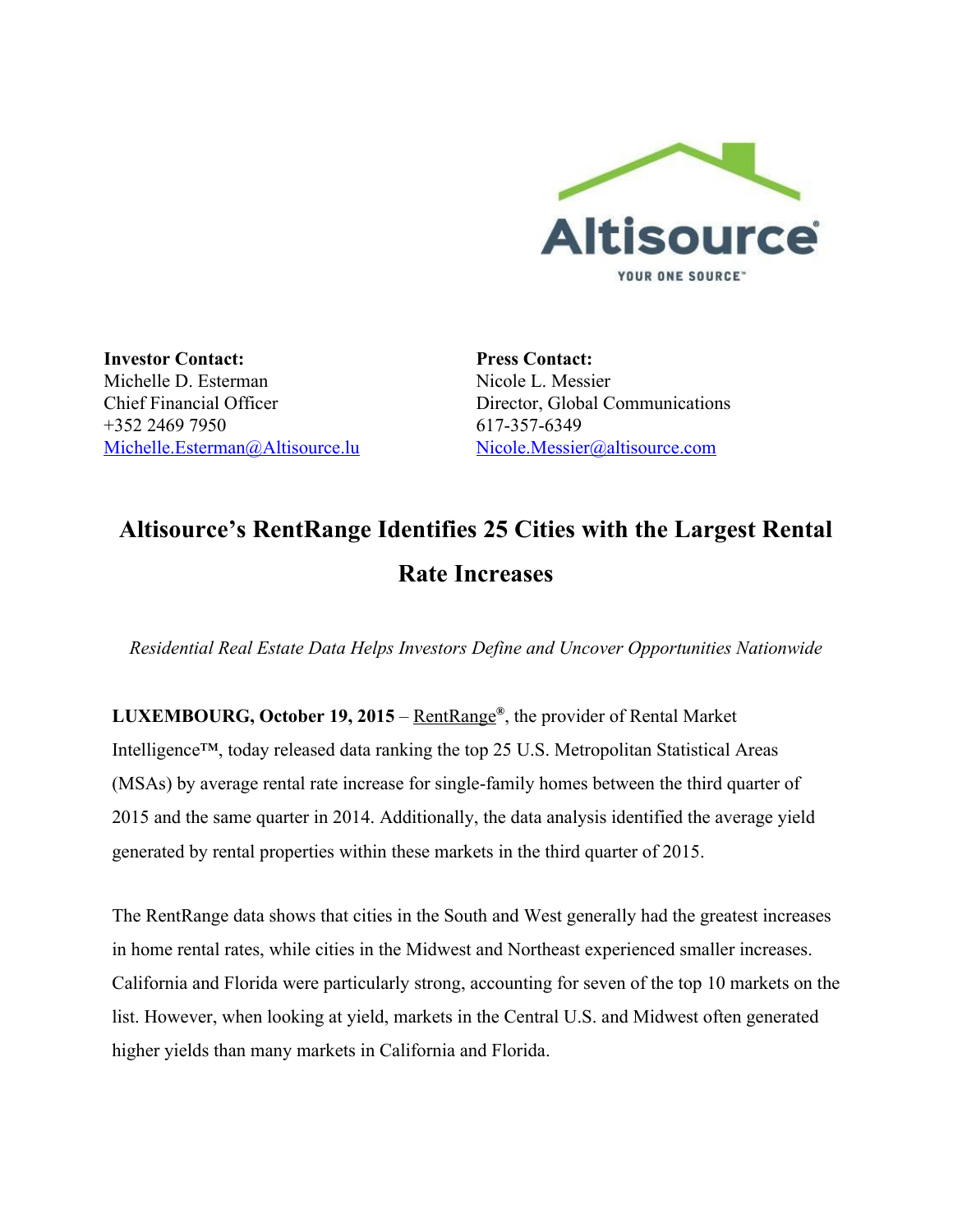"We continue to see substantial opportunity in real estate investing, but strengthening real estate markets in many regions require investors to be more informed before buying an investment property and rehabilitating it in order to achieve their desired return ," said Walter Charnoff, Chief Executive Officer of the RentRange business. "While, not surprisingly, California and Florida are experiencing the largest rental rate increases, further analysis reveals that markets in Alabama, Texas, Kansas and Ohio actually produce a much higher average yield."

| Rank             | <b>MSA Ranking by Year-Over-Year Rental</b><br>Rate Increase - Q3 | Change in<br>Rent - Q3 | Average<br>Yield -<br>Q3 |
|------------------|-------------------------------------------------------------------|------------------------|--------------------------|
| $\mathbf{1}$     | Cape Coral-Fort Myers FL                                          | 23.6%                  | 9.1%                     |
| $\overline{2}$   | Sacramento-Arden-Arcade-Roseville CA                              | 17.6%                  | 6.6%                     |
| $\overline{3}$   | North Port-Bradenton-Sarasota FL                                  | 17.2%                  | 9.7%                     |
| $\overline{4}$   | San Francisco-Oakland-Fremont CA                                  | 17.0%                  | 5.6%                     |
| 5                | Charleston-North Charleston SC                                    | 16.5%                  | $9.0\%$                  |
| 6                | Los Angeles-Long Beach-Santa Ana CA                               | 16.3%                  | 5.6%                     |
| $\boldsymbol{7}$ | San Jose-Sunnyvale-Santa Clara CA                                 | 16.1%                  | 4.7%                     |
| 8                | Denver-Aurora CO                                                  | 14.6%                  | 6.7%                     |
| 9                | Dallas-Fort Worth-Arlington TX                                    | 14.0%                  | 13.4%                    |
| 10               | San Diego-Carlsbad-San Marcos CA                                  | 13.6%                  | 5.6%                     |
| 11               | Nashville-Davidson-Murfreesboro-Franklin                          |                        |                          |
|                  | TN                                                                | 13.2%                  | 9.7%                     |
| 12               | Portland-Vancouver-Hillsboro OR-WA                                | 12.6%                  | 6.6%                     |
| 13               | <b>Augusta-Richmond County GA-SC</b>                              | 12.3%                  | 9.8%                     |
| 14               | <b>Stockton CA</b>                                                | 12.1%                  | 7.3%                     |
| 15               | Seattle-Tacoma-Bellevue WA                                        | 11.9%                  | $6.4\%$                  |
| 16               | Columbus OH                                                       | 11.5%                  | 12.4%                    |
| 17               | Tulsa OK                                                          | 11.3%                  | 11.7%                    |
| 18               | Kansas City MO-KS                                                 | 10.6%                  | 12.7%                    |
| 19               | Little Rock-North Little Rock-Conway AR                           | 10.4%                  | N/A                      |
| 20               | Tampa-St. Petersburg-Clearwater FL                                | 10.3%                  | 11.5%                    |
| 21               | Orlando-Kissimmee-Sanford FL                                      | 10.0%                  | 10.6%                    |
| 22               | Oxnard-Thousand Oaks-Ventura CA                                   | 10.0%                  | 5.7%                     |
| 23               | Birmingham-Hoover AL                                              | 9.8%                   | 14.8%                    |
| 24               | Bakersfield-Delano CA                                             | 9.7%                   | 9.6%                     |
| 25               | Houston-Sugar Land-Baytown TX                                     | 9.6%                   | 14.0%                    |

**Methodology**: